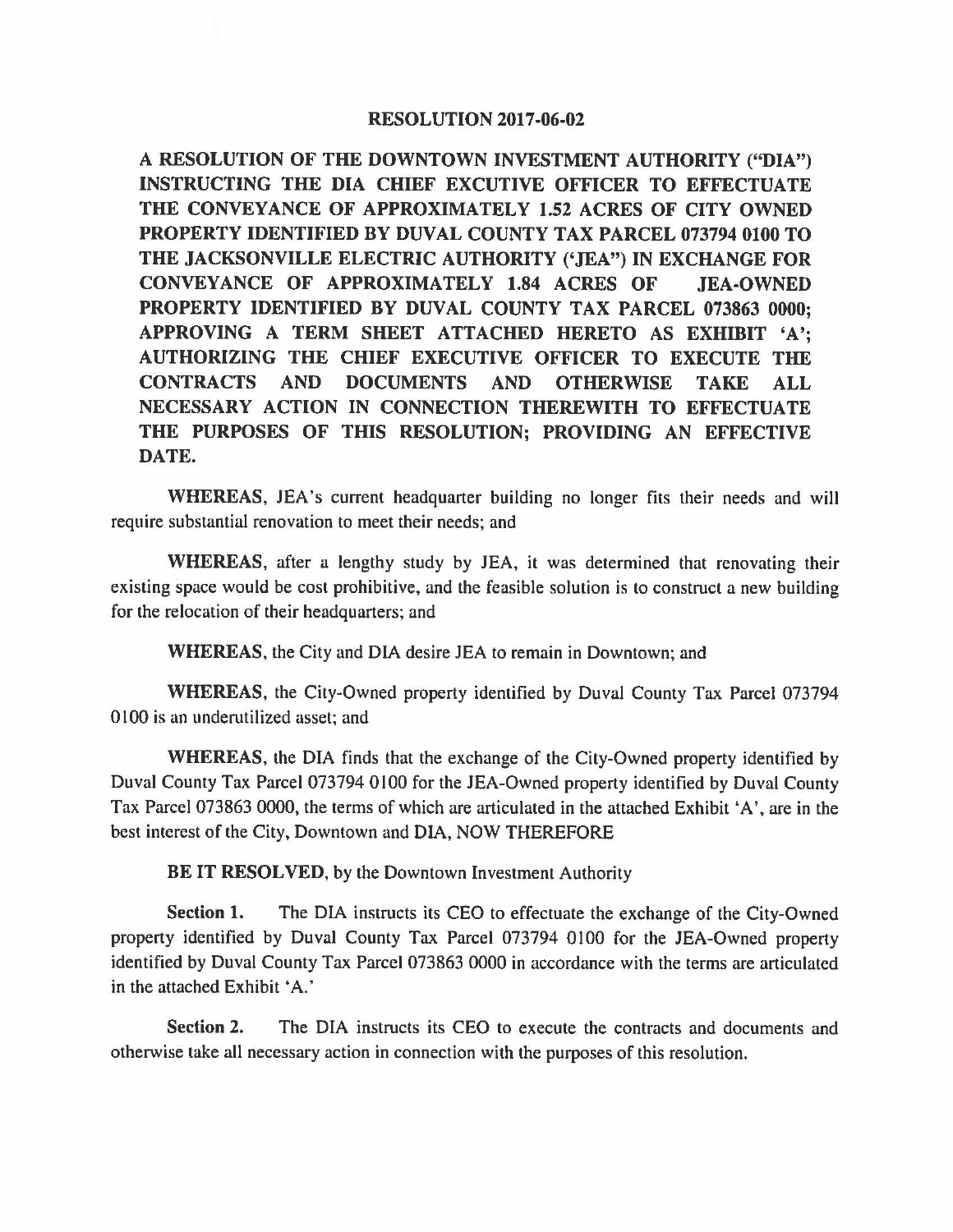## RESOLUTION 2017-06-02 PAGE 2 OF 3

**Section 3.** The Effective Date of this Resolution is the date upon execution of the Resolution by the Chairman of the DIA.

## **WITNESS: DOWNTOWN INVESTMENT AUTHORITY**

Undy June 21. 2017 James Balley, Chairman Date VOTE: In Favor:  $\frac{S}{\sqrt{S}}$  Opposed:  $\frac{1}{\sqrt{S}}$  Abstained:  $\frac{S}{\sqrt{S}}$ 

FORM APPROVAL:

Office of General Counsel